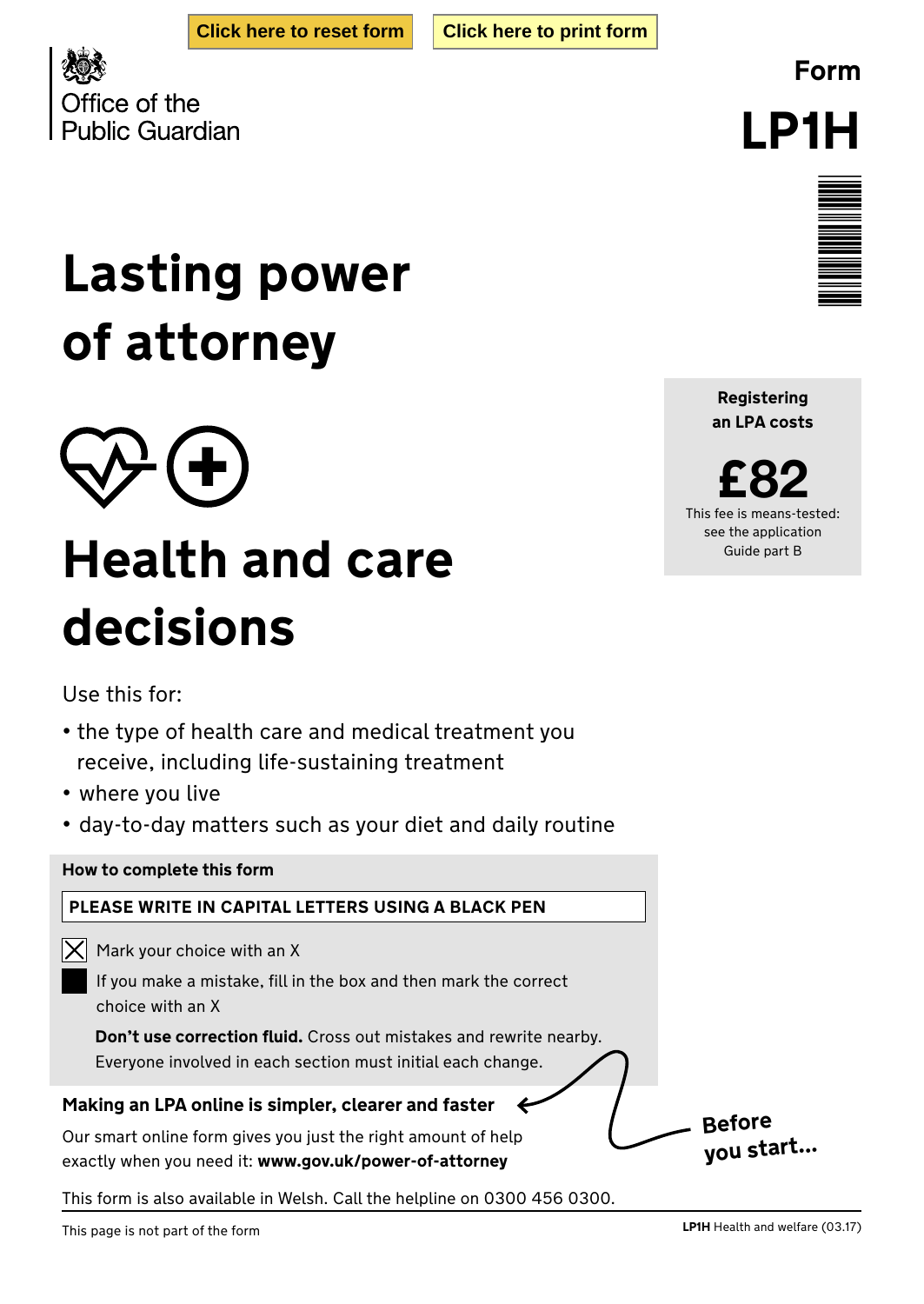### **The people involved in your LPA**

You'll find it easier to make an LPA if you first choose the people you want to help you. **Note their names here now** so you can refer back later.

#### **People you must have to make an LPA**

#### **Donor**

If you are filling this form in for yourself, you are the donor. If you are filling this in for a friend or relative, they are the donor.

#### **Attorneys**

Attorneys are the people you pick to make decisions for you. They don't need legal training.

They should be people you trust and know well; for example, your husband, wife, partner, adult children or good friends.

Choose one attorney or more. If you have a lot, they might find it hard to make decisions together.

#### **Certificate provider**

You need someone to confirm that no one is forcing you to make an LPA and you understand what you are doing. This is your 'certificate provider'. They must either:

- have relevant professional skills, such as a doctor or lawyer
- have known you well for at least two years, such as a friend or colleague

Some people can't be a certificate provider. See the list in the Guide, part A10.

#### **Witnesses**

You can't witness your attorneys' signatures and they can't witness yours. Anyone else over 18 years old can be a witness.

### **People you might want to include in your LPA**

#### **Replacement attorneys**

You don't have to appoint replacement attorneys but they help protect your LPA. Without them, your LPA might not work if one of your original attorneys stops acting for you.

#### **People to notify**

'People to notify' add security. They can raise concerns about your LPA before it's registered – for example, if they think you are under pressure to make the LPA.



#### **Helpline 0300 456 0300**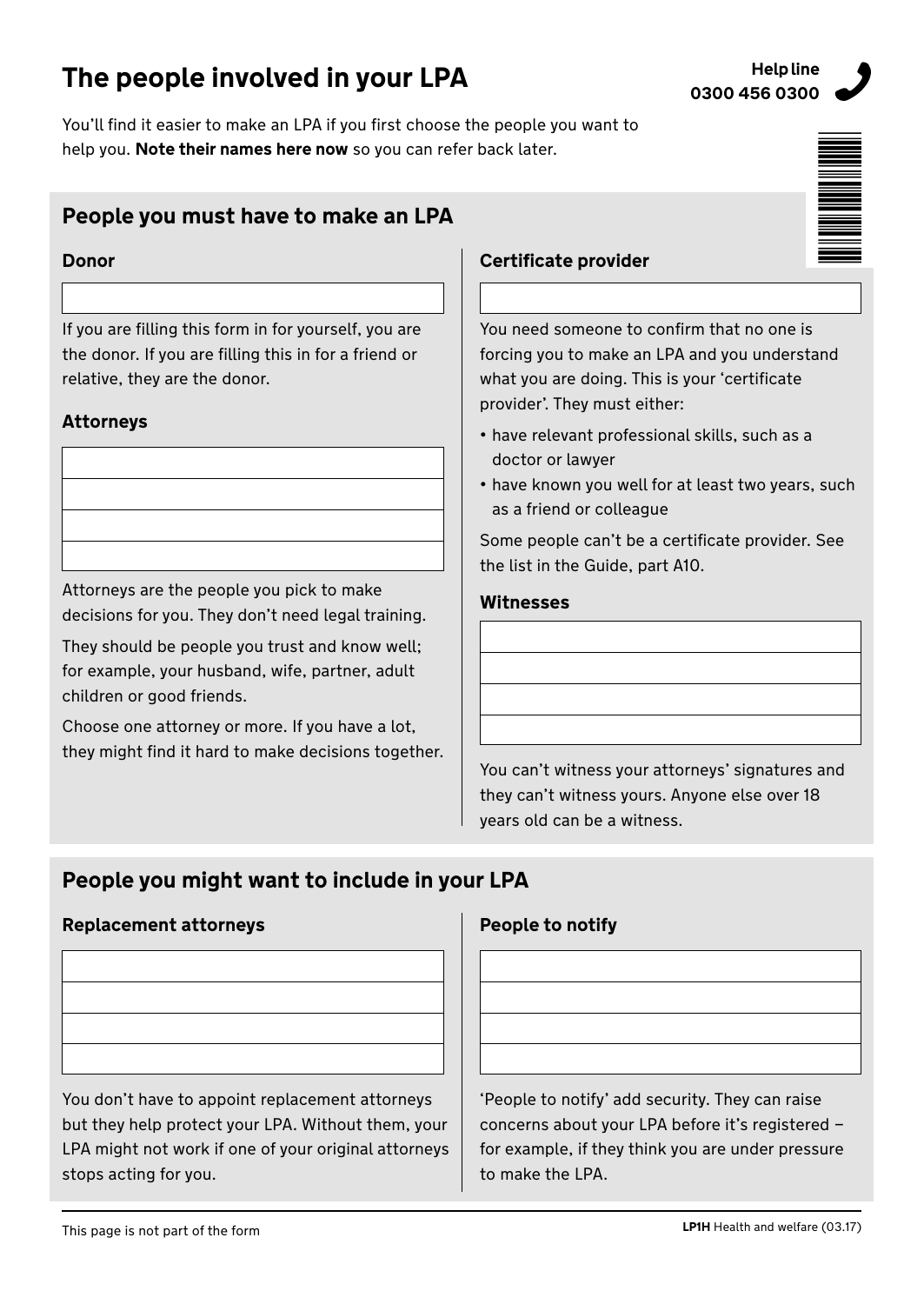

## **Lasting power of attorney for health and welfare**

### Section 1 **The donor**

Title First names

 $\overline{1}$   $\overline{1}$ 

You are appointing other people to make decisions on your behalf. You are 'the donor'.

**Restrictions** – you must be at least 18 years old and be able to understand and make decisions for yourself (called 'mental capacity').



For help with this section, see the Guide, part A1.

**Helpline**

**0300 456 0300**

**If you are filling this in for a friend or relative** and they can no longer make is independently, 't make an LPA. Guide 'Before you r more information.

|                                                                   | ,<br>decision         |
|-------------------------------------------------------------------|-----------------------|
| Last name                                                         | they can              |
|                                                                   | See the<br>start' for |
| Any other names you're known by (optional - eg your married name) |                       |
|                                                                   |                       |
| Date of birth<br>Month<br>Year<br>Day                             |                       |
| Address                                                           |                       |
|                                                                   |                       |
|                                                                   |                       |
|                                                                   |                       |
| Postcode                                                          |                       |
| Email address (optional)                                          |                       |
|                                                                   |                       |
|                                                                   |                       |
| For OPG office use only                                           |                       |
| OPG reference number<br>LPA registration date                     |                       |
|                                                                   |                       |
| Month<br>Day<br>Year                                              |                       |



1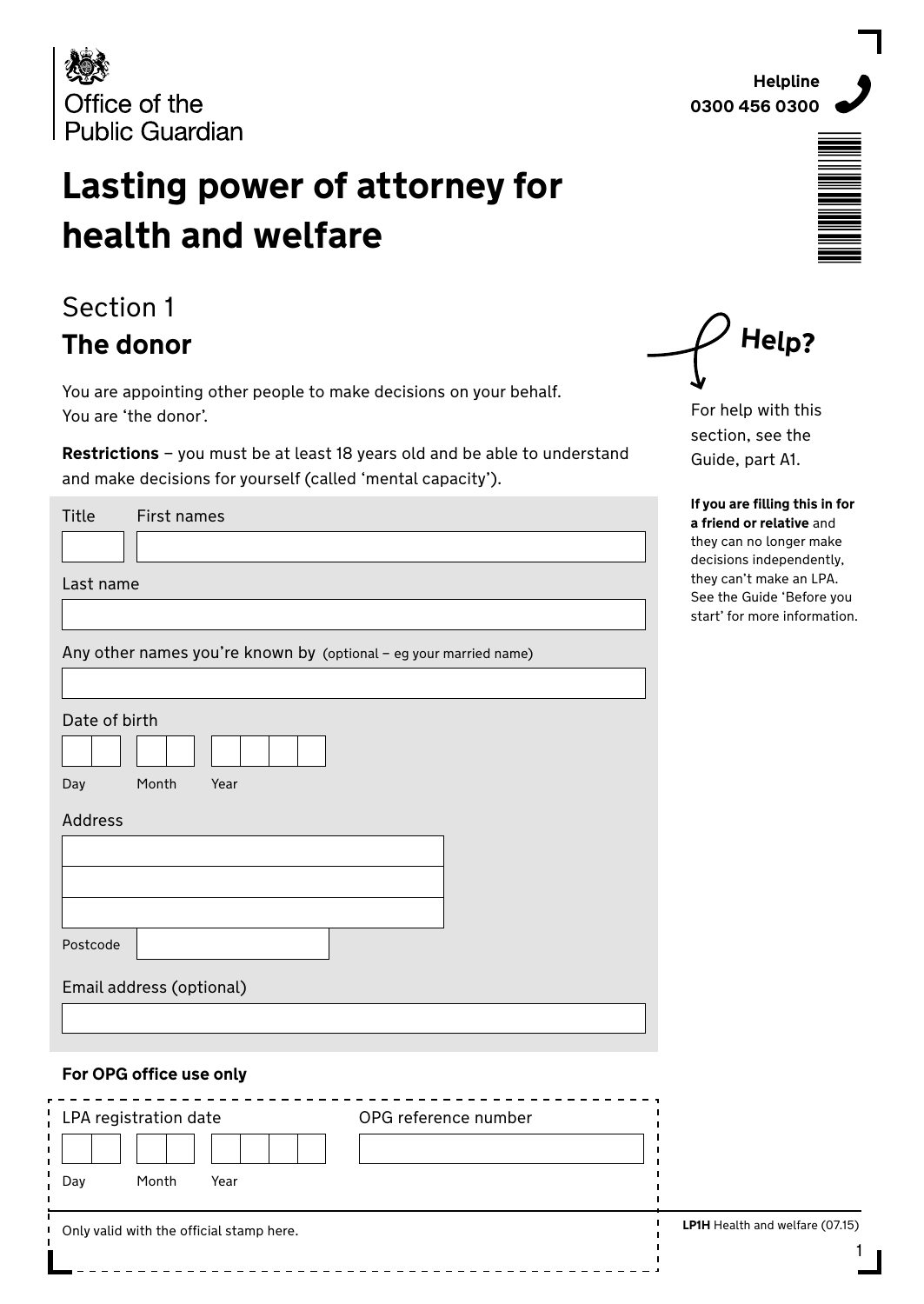### Section 2 **The attorneys**

The people you choose to make decisions for you are called your 'attorneys'. Your attorneys don't need special legal knowledge or training. They should be people you trust and know well. Common choices include your husband, wife or partner, son or daughter, or your best friend.

#### **You need at least one attorney, but you can have more.**

You'll also be able to choose 'replacement attorneys' in section 4. They can step in if one of the attorneys you appoint here can no longer act for you.

**Restrictions** – Attorneys must be at least 18 years old and must have mental capacity to make decisions.

| Title<br>First names                  | Title<br>First names                  |
|---------------------------------------|---------------------------------------|
| Last name                             | Last name                             |
| Date of birth<br>Month<br>Year<br>Day | Date of birth<br>Month<br>Year<br>Day |
| Address                               | Address                               |
| Postcode                              | Postcode                              |
| Email address (optional)              | Email address (optional)              |



**Help?**

**Helpline 0300 456 0300**

Only valid with the official stamp here.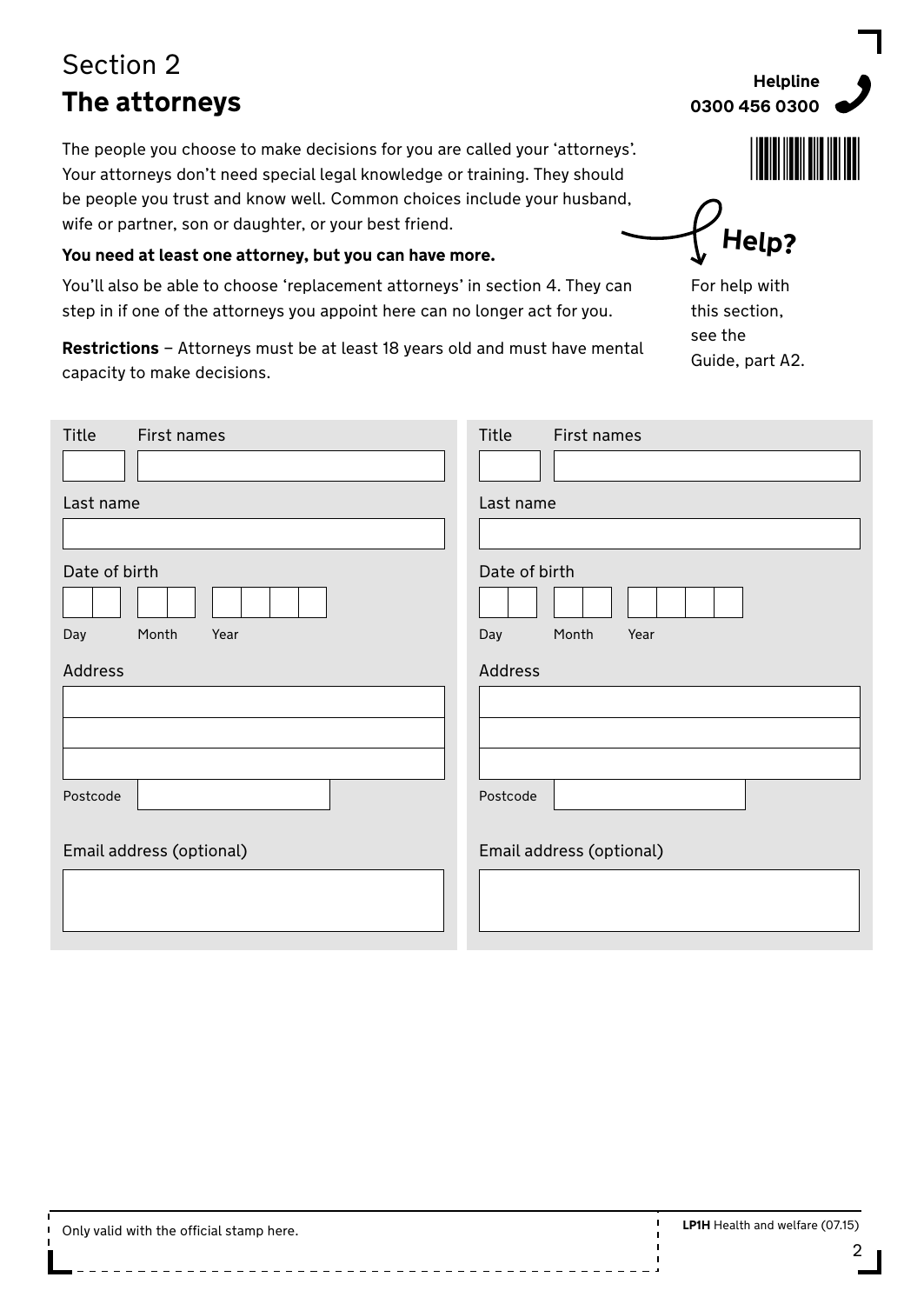### Section 2 - continued

**Helpline 0300 456 0300**



| Title<br>First names                  | Title<br>First names                  |
|---------------------------------------|---------------------------------------|
| Last name                             | Last name                             |
| Date of birth<br>Month<br>Year<br>Day | Date of birth<br>Month<br>Year<br>Day |
| Address                               | Address                               |
| Postcode                              | Postcode                              |
| Email address (optional)              | Email address (optional)              |

**More attorneys –** I want to appoint more than 4 attorneys. Use Continuation sheet 1.

Only valid with the official stamp here.

 $- - - - - - -$ 

 $\mathbf{I}$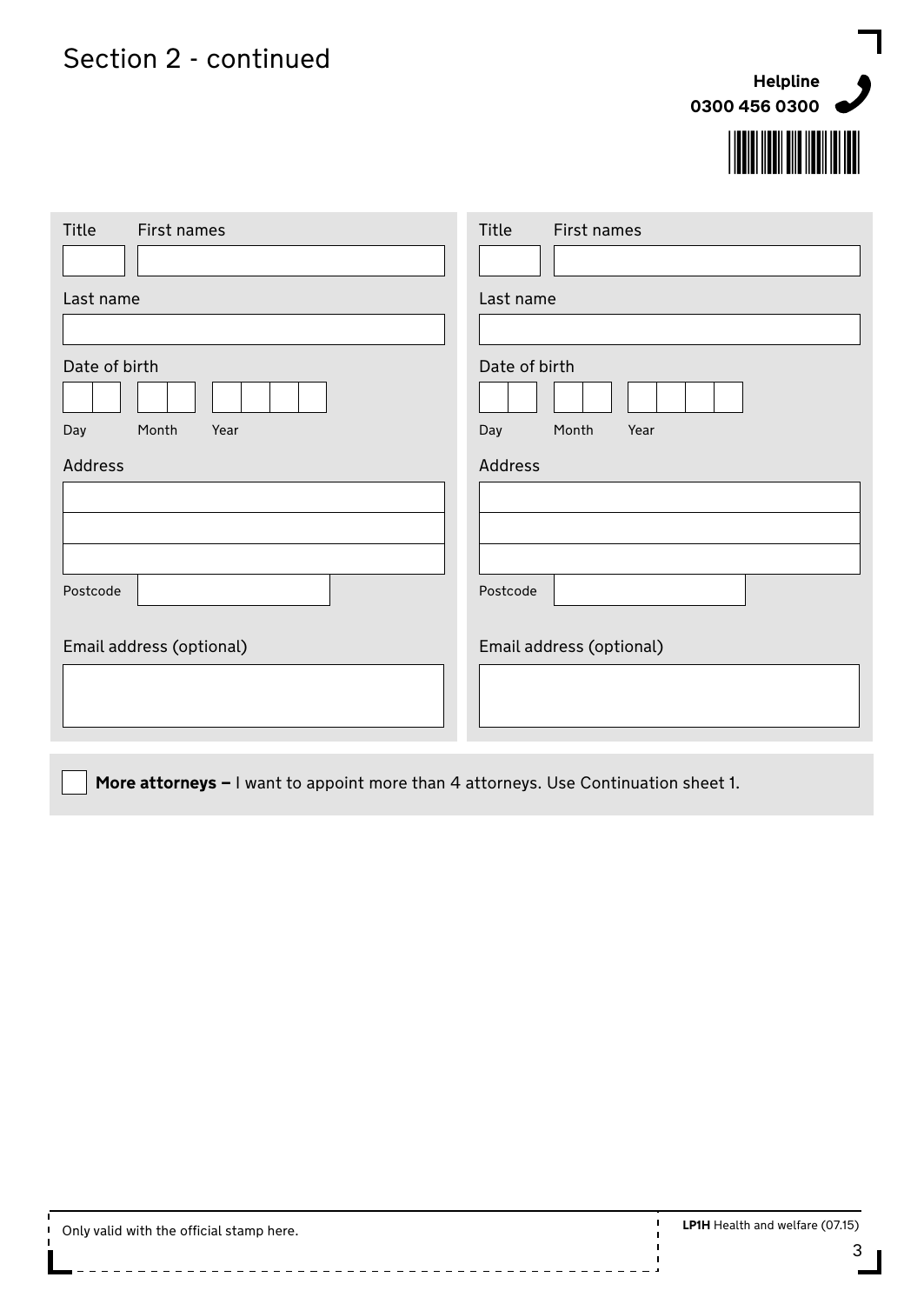### Section 3 **How should your attorneys make decisions?**

You need to choose whether your attorneys can make decisions on their own or must agree some or all decisions unanimously.

Whatever you choose, they must always act in your best interests.



 **I only appointed one attorney** (turn to section 4)

**How do you want your attorneys to work together?** (tick one only)

#### **Jointly and severally**

Attorneys can make decisions on their own or together. Most people choose this option because it's the most practical. Attorneys can get together to make important decisions if they wish, but can make simple or urgent decisions on their own. It's up to the attorneys to choose when they act together or alone. It also means that if one of the attorneys dies or can no longer act, your LPA will still work.

 If one attorney makes a decision, it has the same effect as if all the attorneys made that decision.

#### **Jointly**

Attorneys must agree unanimously on every decision, however big or small. Remember, some simple decisions could be delayed because it takes time to get the attorneys together. If your attorneys can't agree a decision, then they can only make that decision by going to court.

 **Be careful** – if one attorney dies or can no longer act, all your attorneys become unable to act. This is because the law says a group appointed 'jointly' is a single unit. Your LPA will stop working unless you appoint at least one replacement attorney (in section 4).

 **Jointly for some decisions, jointly and severally for other decisions**

Attorneys must agree unanimously on some decisions, but can make others on their own. If you choose this option, you must list the decisions your attorneys should make jointly and agree unanimously on Continuation sheet 2. The wording you use is important. There are examples in the Guide, part A3.

 **Be careful** – if one of your attorneys dies or can no longer act, none of your attorneys will be able to make any of the decisions you've said should be made jointly. Your LPA will stop working for those decisions unless you appoint at least one replacement attorney (in section 4). Your original attorneys will still be able to make any of the other decisions alongside your replacement attorneys.



**Help?**

For help with this section, see the Guide, part A3.



If you choose 'jointly for some decisions…', you may want to take legal advice, particularly if the examples in part A3 of the Guide don't match your needs.

Only valid with the official stamp here.

**LP1H** Health and welfare (07.15)

4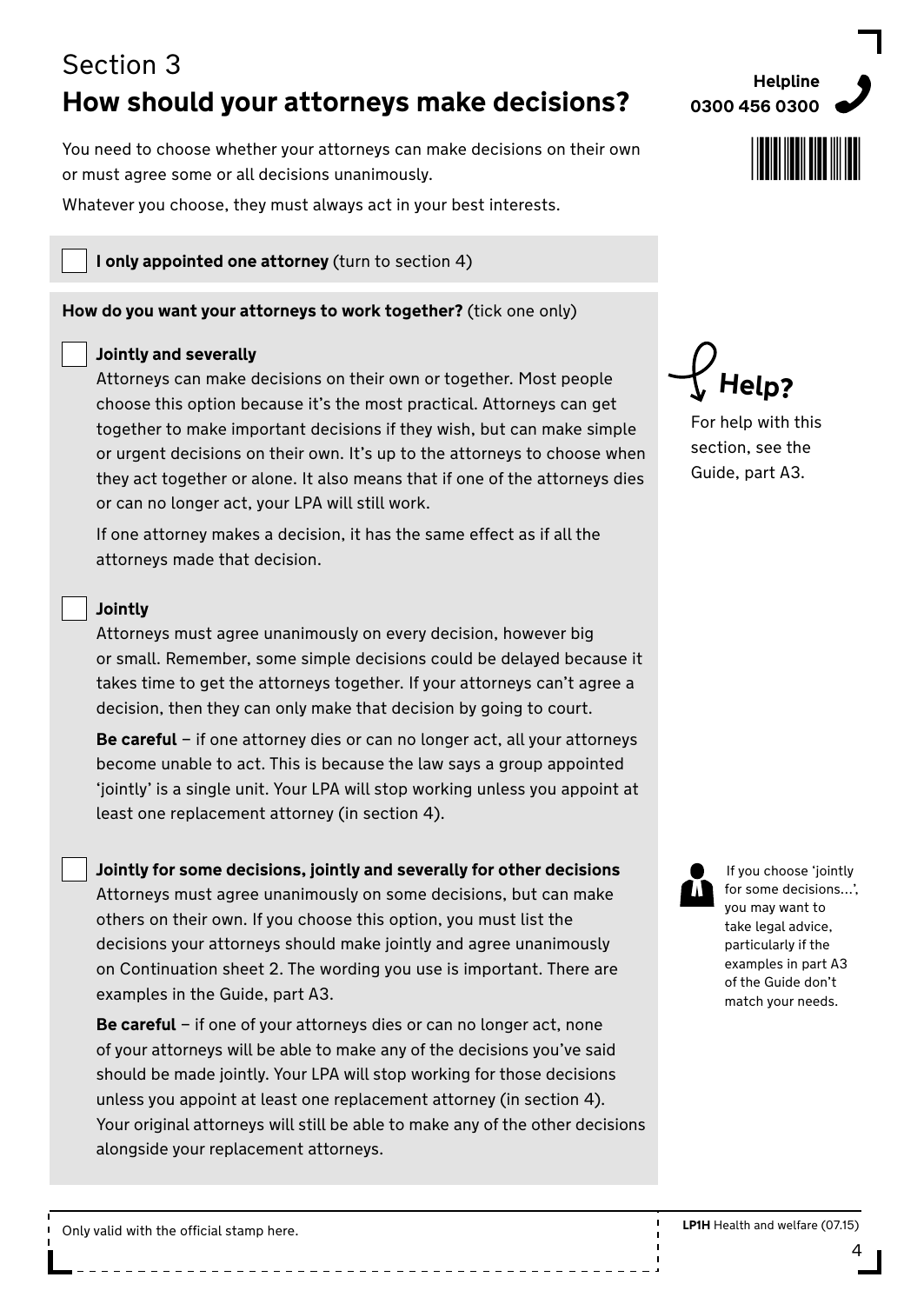### Section 4 **Replacement attorneys**

#### **This section is optional, but we recommend you consider it**

Replacement attorneys are a backup in case one of your original attorneys can't make decisions for you any more.

**Reasons replacement attorneys step in –** if one of your original attorneys dies, loses capacity, no longer wants to be your attorney or is no longer legally your husband, wife or civil partner.

**Restrictions** – replacement attorneys must be at least 18 years old and have mental capacity to make decisions.

| Title<br>First names | Title<br>First names |
|----------------------|----------------------|
|                      |                      |
| Last name            | Last name            |
|                      |                      |
| Date of birth        | Date of birth        |
|                      |                      |
| Day<br>Month<br>Year | Month<br>Day<br>Year |
| Address              | Address              |
|                      |                      |
|                      |                      |
|                      |                      |
| Postcode             | Postcode             |
|                      |                      |

 **More replacements –** I want to appoint more than two replacements. Use Continuation sheet 1.

#### **When and how your replacement attorneys can act**

Replacement attorneys usually step in when one of your **original** attorneys stops acting for you. If there's more than one **replacement** attorney, they will all step in at once. If they **fully** replace your original attorney(s) at once, they will usually act jointly. You can change some aspects of this, but most people don't. See the Guide, part A4.

You should consider taking legal advice if you want to change how your replacement attorneys act.

I want to change when or how my attorneys can act (optional). Use Continuation sheet 2.



**0300 456 0300**

**Helpline**



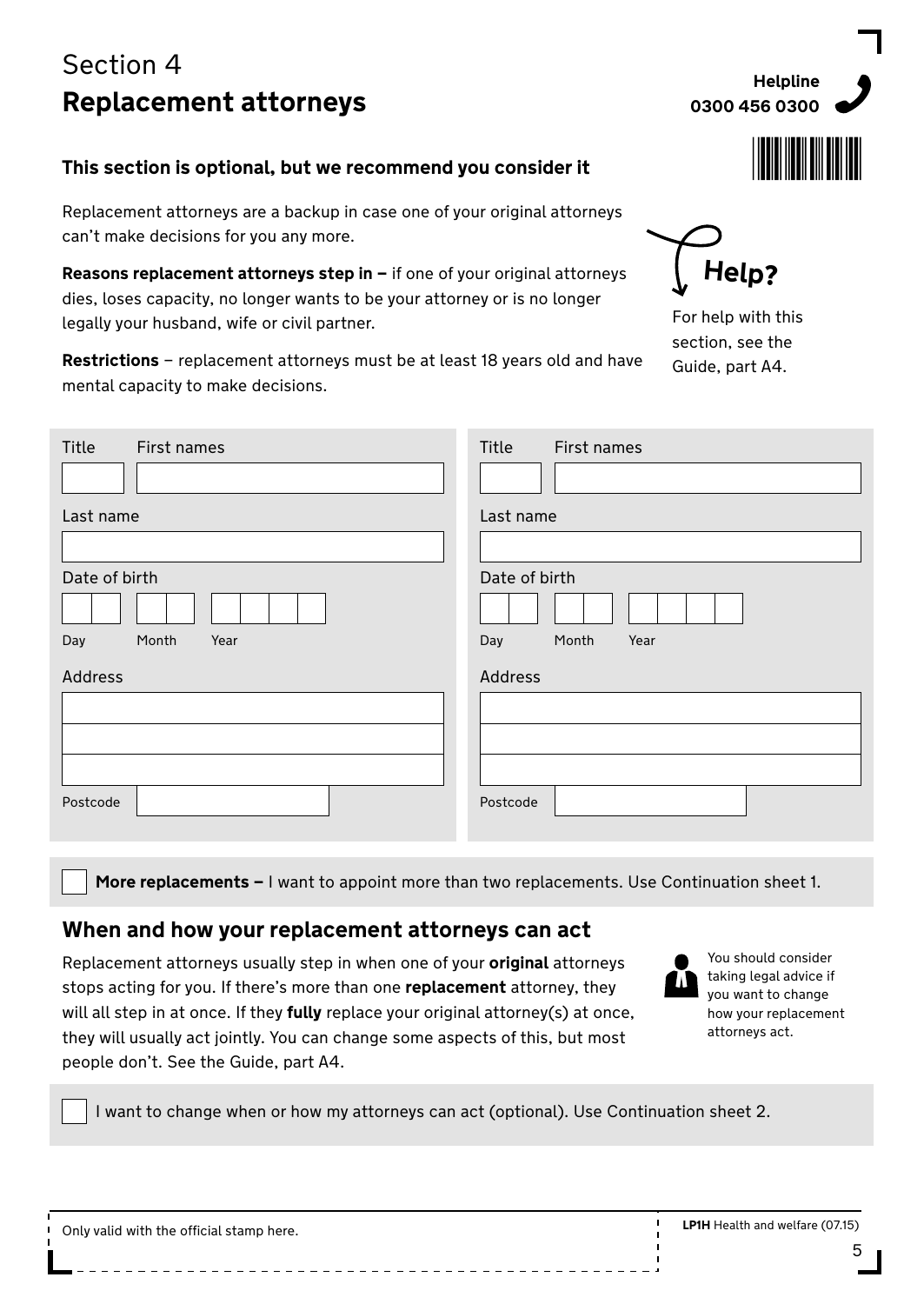### Section 5 **Life-sustaining treatment**

Signature or mark

Only valid with the official stamp here.

#### **This is an important part of your LPA.**

You must choose whether your attorneys can give or refuse consent to life-sustaining treatment on your behalf.

Life-sustaining treatment means care, surgery, medicine or other help from doctors that's needed to keep you alive, for example:

- a serious operation, such as a heart bypass or organ transplant
- cancer treatment

Signature or mark

Date signed or marked

Day Month Year

and must be aged 18 or over.

**Witness**

• artificial nutrition or hydration (food or water given other than by mouth)

Whether some treatments are life-sustaining depends on the situation. If you had pneumonia, a simple course of antibiotics could be life-sustaining.

Decisions about life-sustaining treatment can be needed in unexpected circumstances, such as a routine operation that didn't go as planned.

You can use section 7 of this LPA to let your attorneys know more about your preferences in particular circumstances (this is optional).

# **Help?**

For help with this section, including how your LPA relates to an 'advance decision', see the Guide, part A5.

**Who do you want to make decisions about life-sustaining treatment?** (sign only one option)

#### **Option A – I give my attorneys authority**

to give or refuse consent to life-sustaining treatment on my behalf.

If you choose this option, your attorneys can speak to doctors on your behalf as if they were you.

The witness must not be an attorney or

replacement attorney appointed under this LPA,

**Option B – I do not give my attorneys authority** to give or refuse consent to life-sustaining treatment on my behalf.

If you choose this option, your doctors will take into account the views of the attorneys and of people who are interested in your welfare as well as any written statement you may have made, where it is practical and appropriate.

Signature or mark

| Date signed or marked |      |  |
|-----------------------|------|--|
|                       |      |  |
| Month                 | ⁄ear |  |

#### Full name of witness

Address

| Postcode |  |
|----------|--|

**LP1H** Health and welfare (07.15)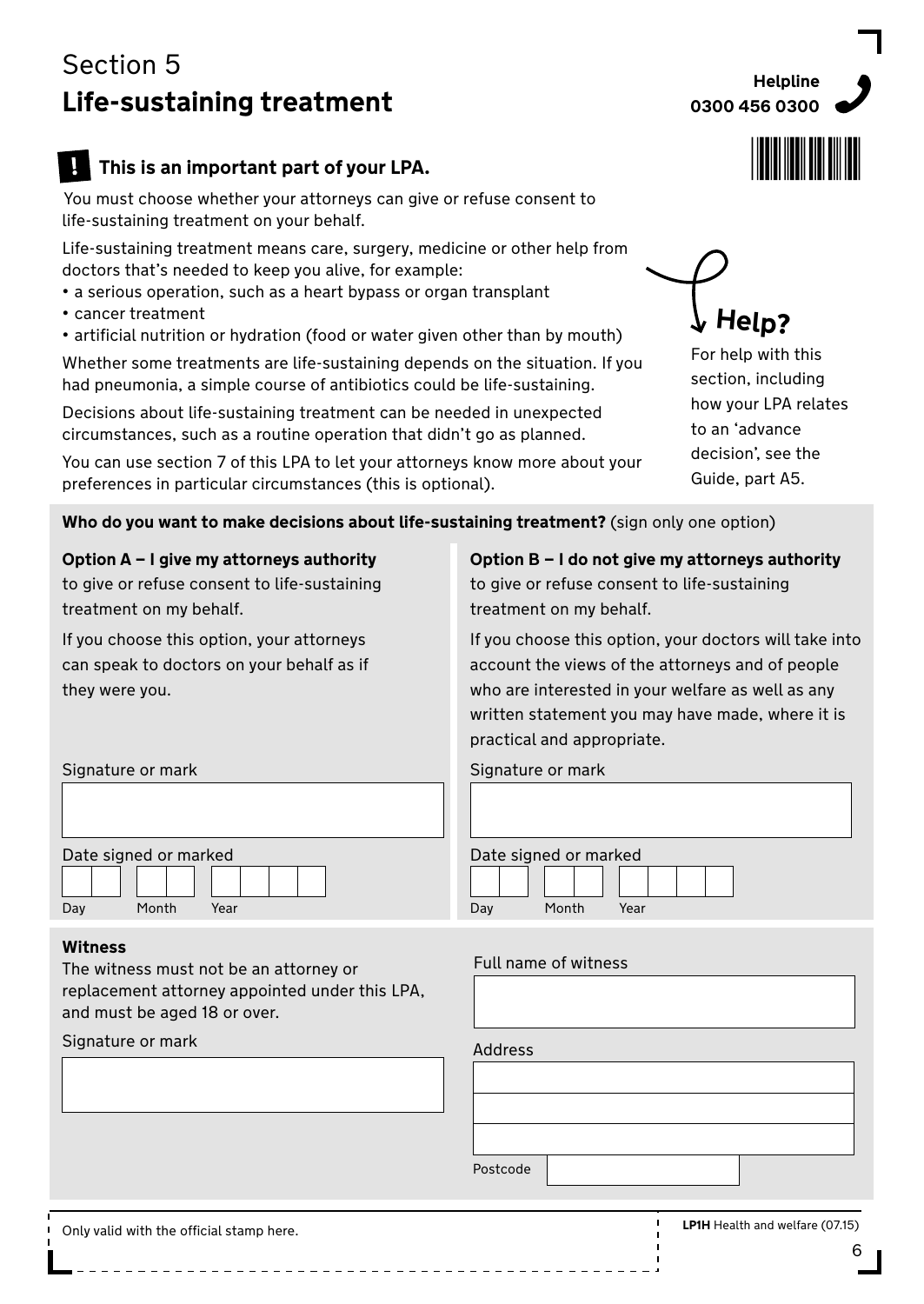### Section 6 **People to notify when the LPA is registered**

#### **This section is optional**

You can let people know that you're going to register your LPA. They can raise any concerns they have about the LPA – for example, if there was any pressure or fraud in making it.

When the LPA is registered, the person applying to register (you or one of your attorneys) must send a notice to each 'person to notify'.

#### **You can't put your attorneys or replacement attorneys here.**

**0300 456 0300**

**Helpline**



For help with this section, see the Guide, part A6.

People to notify can object to the LPA, but only for certain reasons (listed in the notification form LP3). After that, they are no longer involved in the LPA. Choose people who care about your best interests and who would be willing to speak up if they were concerned.

\_\_\_\_\_\_\_\_\_\_\_\_\_\_\_\_\_\_\_\_\_\_\_\_\_\_

| Title     | First names                                                                           | Title     | First names |
|-----------|---------------------------------------------------------------------------------------|-----------|-------------|
|           |                                                                                       |           |             |
| Last name |                                                                                       | Last name |             |
|           |                                                                                       |           |             |
| Address   |                                                                                       | Address   |             |
|           |                                                                                       |           |             |
|           |                                                                                       |           |             |
|           |                                                                                       |           |             |
| Postcode  |                                                                                       | Postcode  |             |
| Title     | First names                                                                           | Title     | First names |
|           |                                                                                       |           |             |
| Last name |                                                                                       | Last name |             |
|           |                                                                                       |           |             |
| Address   |                                                                                       | Address   |             |
|           |                                                                                       |           |             |
|           |                                                                                       |           |             |
| Postcode  |                                                                                       | Postcode  |             |
|           |                                                                                       |           |             |
|           | I want to appoint another person to notify (maximum is 5) - use Continuation sheet 1. |           |             |

7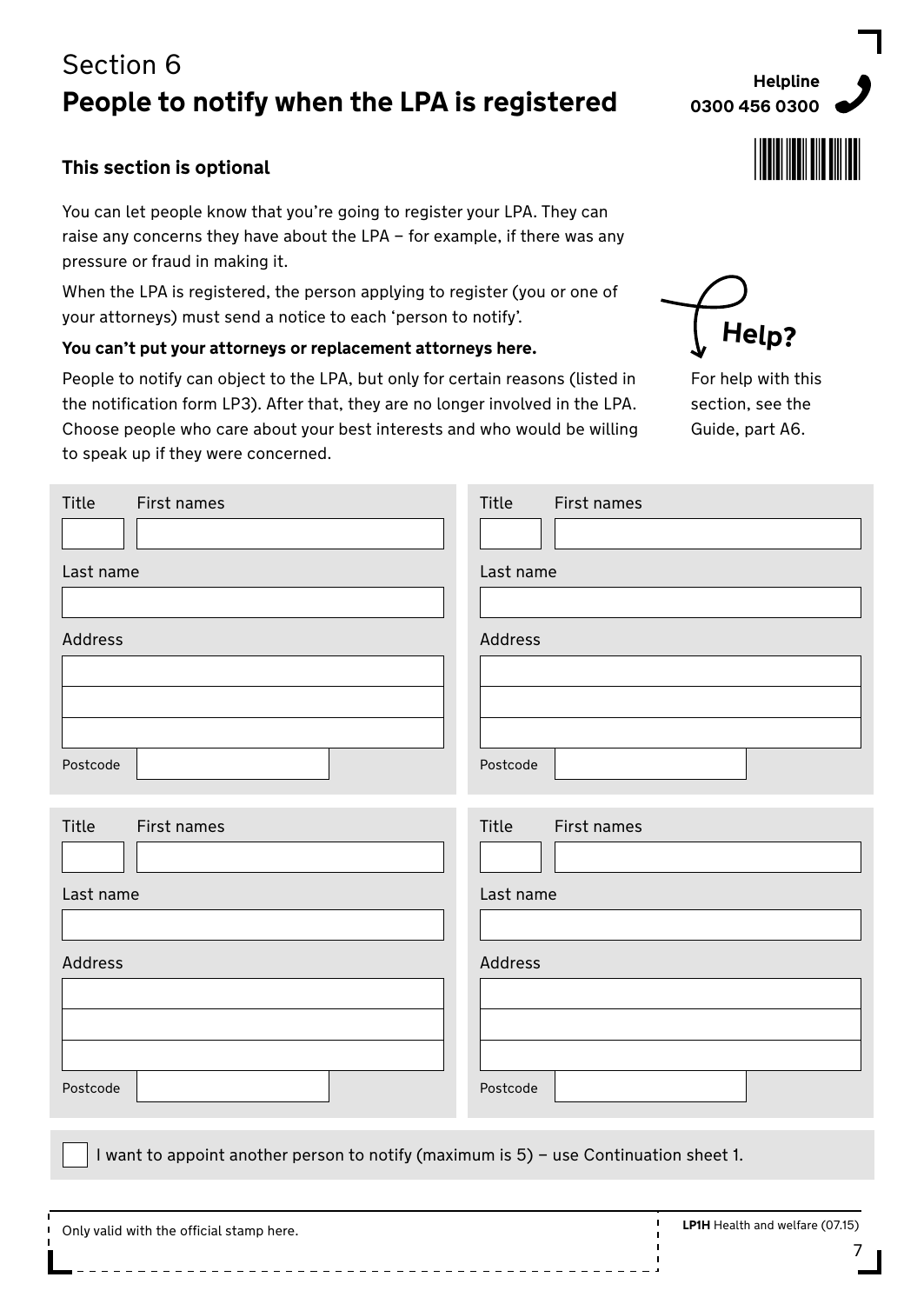### Section 7 **Preferences and instructions**

### **This section is optional**

You can tell your attorneys how you'd **prefer** them to make decisions, or give them specific **instructions** which they must follow when making decisions.

Most people leave this page blank – you can just talk to your attorneys so they understand how you want them to make decisions for you.

### **Preferences**

Your attorneys don't have to follow your preferences but they should keep them in mind. For examples of preferences, see the Guide, part A7.

**Preferences** – use words like 'prefer' and 'would like'

|  | Help? |
|--|-------|

For help with this section, see the Guide, part A7.

**Helpline**

**0300 456 0300**

I need more space – use Continuation sheet 2.

#### **Instructions**

Your attorneys will have to follow your instructions exactly. For examples of instructions, see the Guide, part A7.

**Be careful** – if you give instructions that are not legally correct they would have to be removed before your LPA could be registered.

**Instructions** – use words like 'must' and 'have to'

(i) My Attorney(s) must exercise such care and skill as is reasonable in the circumstances when investing my assets.

(ii) My Attorney(s) may make any kind of investment that I could make.

(iii) In exercising this power to invest, my Attorney(s) must have regard to the standard investment criteria under the Trustee Act 2000, namely the suitability for the investments and the need for diversification, in so far as is appropriate in the circumstances which affect me.

 $|\times|$  I need more space – use Continuation sheet 2.

Only valid with the official stamp here.



If you want to give instructions, you may want to take legal advice.

**LP1H** Health and welfare (07.15)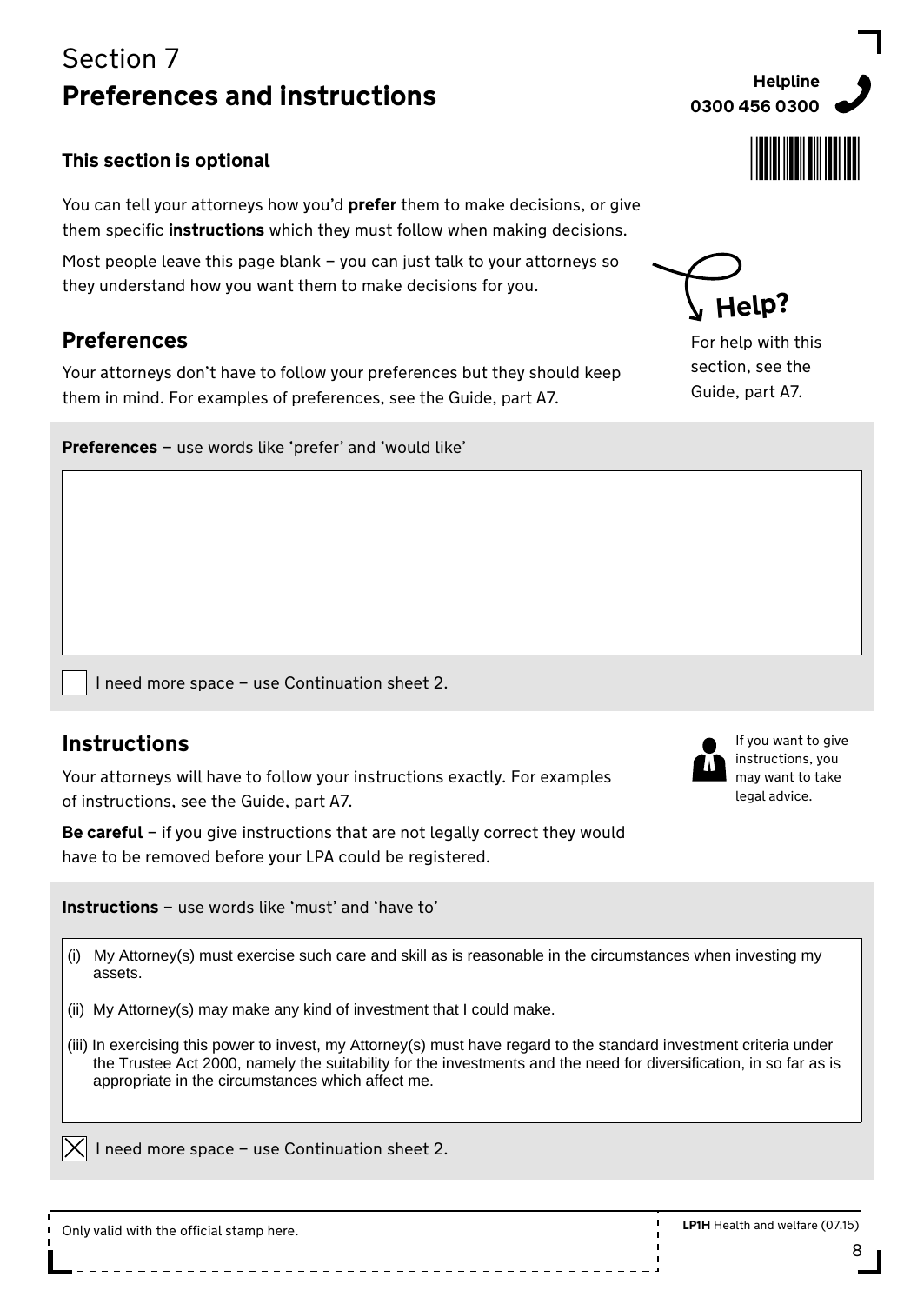### Section 8 **Your legal rights and responsibilities**

#### **Everyone signing the LPA must read this information**

In sections 9 to 11, you, the certificate provider, all your attorneys and your replacement attorneys must sign this lasting power of attorney to form a legal agreement between you (a deed).

#### **By signing this lasting power of attorney, you (the donor) are appointing people (attorneys) to make decisions for you.**

**LPAs are governed by the Mental Capacity Act 2005 (MCA)**, regulations made under it and the MCA Code of Practice. Attorneys must have regard to these documents. The Code of Practice is available from www.gov.uk/ opg/mca-code or from The Stationery Office.

#### **Your attorneys must follow the principles of the Mental Capacity Act:**

- 1. Your attorneys must assume that you can make your own decisions unless it is established that you cannot do so.
- 2. Your attorneys must help you to make as many of your own decisions as you can. They must take all practical steps to help you to make a decision. They can only treat you as unable to make a decision if they have not succeeded in helping you make a decision through those steps.
- 3. Your attorneys must not treat you as unable to make a decision simply because you make an unwise decision.
- 4. Your attorneys must act and make decisions in your best interests when you are unable to make a decision.
- 5. Before your attorneys make a decision or act for you, they must consider whether they can make the decision or act in a way that is less restrictive of your rights and freedom but still achieves the purpose.

**Your attorneys must always act in your best interests.** This is explained in the Application guide, part A8, and defined in the MCA Code of Practice.

**Before this LPA can be used** it must be registered by the Office of the Public Guardian (OPG). Your attorneys can only use this LPA if you don't have mental capacity.

**Cancelling your LPA:** You can cancel this LPA at any time, as long as you have mental capacity to do so. It doesn't matter if the LPA has been registered or not. For more information, see the Guide, part D.

**Your will and your LPA:** Your attorneys cannot use this LPA to change your will. This LPA will expire when you die. Your attorneys must then send the registered LPA, any certified copies and a copy of your death certificate to the Office of the Public Guardian.

**Data protection:** For information about how OPG uses your personal data, see the Guide, Part D.



**Help?**

For help with this section, see the Guide, part A8.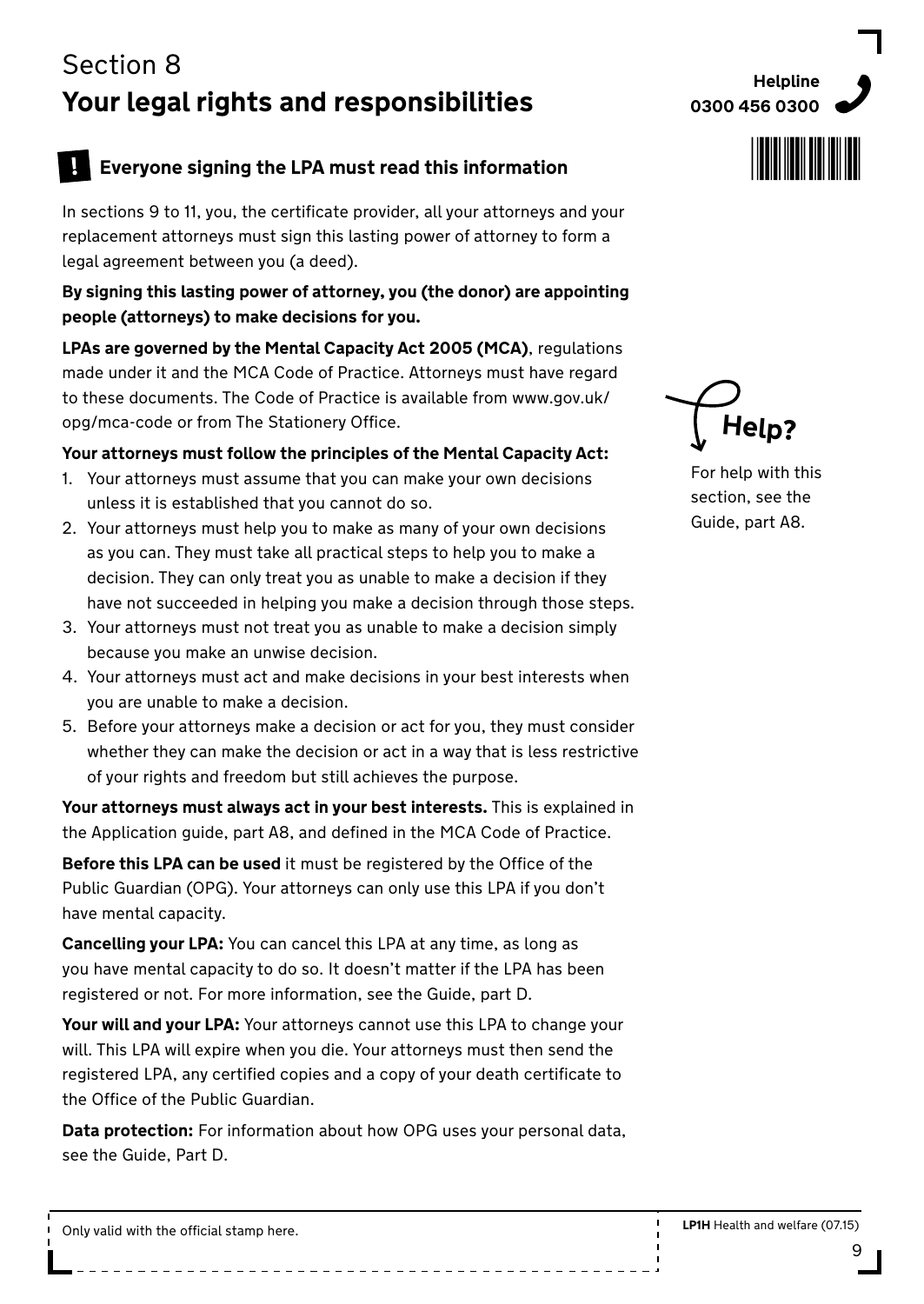### Section 9 **Signature: donor**

#### **By signing on this page I confirm all of the following:**

- I have read this lasting power of attorney (LPA) including section 8 'Your legal rights and responsibilities', or I have had it read to me
- I appoint and give my attorneys authority to make decisions about my health and welfare, when I cannot act for myself because I lack mental capacity, subject to the terms of this LPA and to the provisions of the Mental Capacity Act 2005
- I confirm I have chosen either Option A or Option B about life sustaining treatment in section 5 of this LPA
- I have either appointed people to notify (in section 6) or I have chosen not to notify anyone when the LPA is registered
- I agree to the information I've provided being used by the Office of the Public Guardian in carrying out its duties

#### **Donor**

Signed (or marked) by the person giving this lasting power of attorney and delivered as a deed.

Signature or mark

Date signed or marked



You must also sign Section 5 (page 6) at the same time as you sign this page.

If you have used Continuation sheets 1 or 2 you must sign and date each continuation sheet at the same time as you sign this page.

If you can't sign this LPA you can make a mark instead. If you can't sign or make a mark you can instruct someone else to sign for you, using Continuation sheet 3.





### **Be careful**

Sign this page and section 5 (and any continuation sheets) before anyone signs sections 10 and 11.

#### **Witness**

The witness must not be an attorney or replacement attorney appointed under this LPA, and must be aged 18 or over.

Signature or mark

Full name of witness

Address

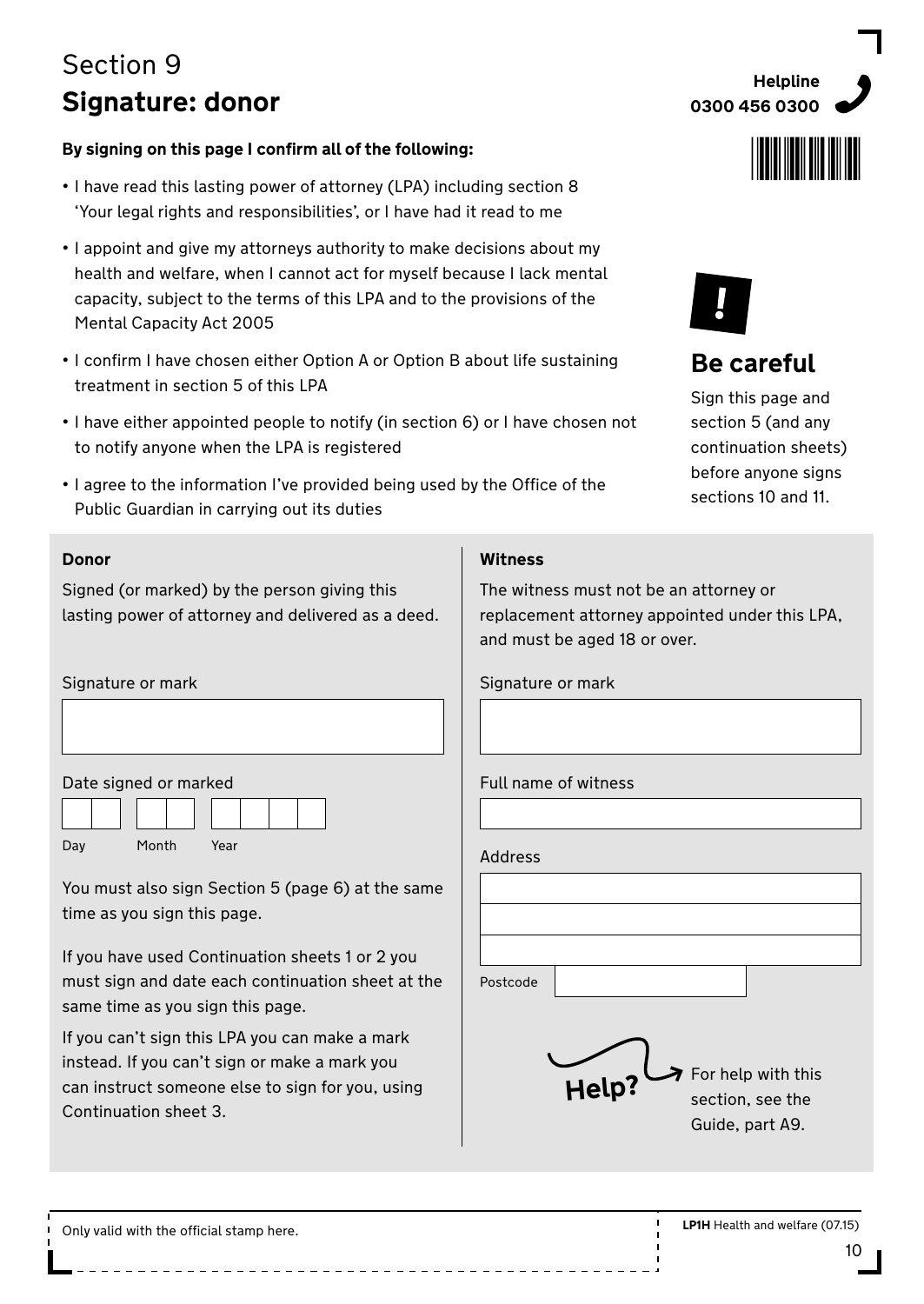### Section 10 **Signature: certificate provider**

#### **Only sign this section after the donor has signed section 9**

The 'certificate provider' signs to confirm they've discussed the lasting power of attorney (LPA) with the donor, that the donor understands what they're doing and that nobody is forcing them to do it. The 'certificate provider' should be either:

- someone who has known the donor personally for at least 2 years, such as a friend, neighbour, colleague or former colleague
- someone with relevant professional skills, such as the donor's GP, a healthcare professional or a solicitor
- A certificate provider **can't** be one of the attorneys.

#### **Certificate provider's statement**

I certify that, as far as I'm aware, at the time of signing section 9:

- the donor understood the purpose of this LPA and the scope of the authority conferred under it
- no fraud or undue pressure is being used to induce the donor to create this LPA
- there is nothing else which would prevent this LPA from being created by the completion of this instrument

. <u>. . . . . . . . . . . . . . . .</u>

By signing this section I confirm that:

- I am aged 18 or over
- I have read this LPA, including section 8 'Your legal rights and responsibilities'
- there is no restriction on my acting as a certificate provider
- the donor has chosen me as someone who has known them personally for at least 2 years **OR**
- the donor has chosen me as a person with relevant professional skills and expertise

**Restrictions** – the certificate provider must not be:

- an attorney or replacement attorney named in this LPA or any other LPA or enduring power of attorney for the donor
- a member of the donor's family or of one of the attorneys' families, including husbands, wives, civil partners, in-laws and step-relatives
- an unmarried partner, boyfriend or girlfriend of either the donor or one of the attorneys (whether or not they live at the same address)
- the donor's or an attorney's business partner
- the donor's or an attorney's employee
- an owner, manager, director or employee of a care home where the donor lives

# Title First names Last name Address Postcode Signature or mark Date signed or marked Day Month Year



For help with this section, see the Guide, part A10.

Only valid with the official stamp here.

**LP1H** Health and welfare (07.15)

### **Certificate provider**

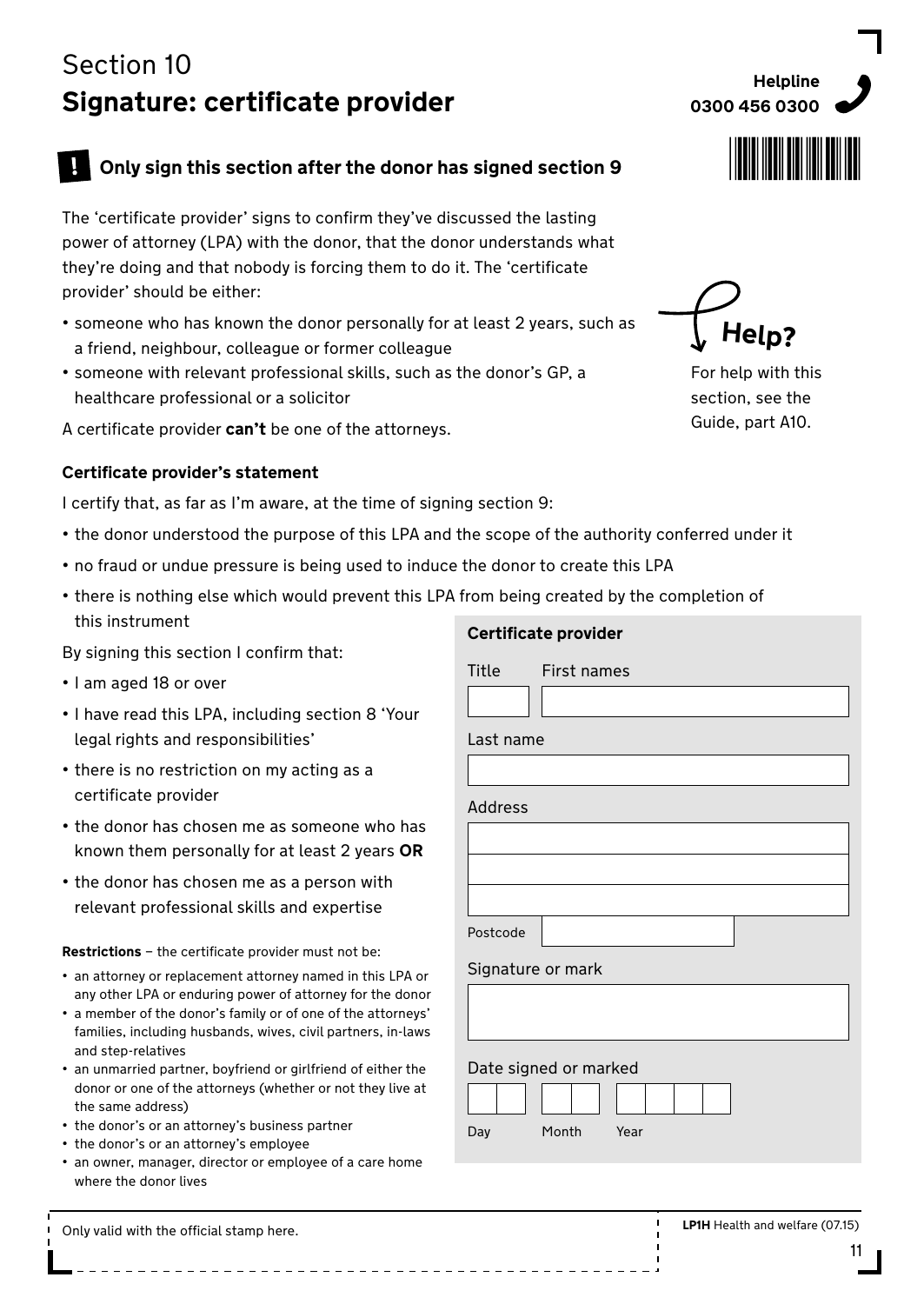## **Helpline 0300 456 0300**

#### **Only sign this section after the certificate provider has signed section 10**

All the attorneys and replacement attorneys need to sign. There are 4 copies of this page – make more copies if you need to.

#### **By signing this section I understand and confirm all of the following:**

- I am aged 18 or over
- I have read this lasting power of attorney (LPA) including section 8 'Your legal rights and responsibilities', or I have had it read to me
- I have a duty to act based on the principles of the Mental Capacity Act 2005 and to have regard to the Mental Capacity Act Code of Practice
- I must make decisions and act in the best interests of the donor
- I must take into account any instructions or preferences set out in this LPA
- I can make decisions and act only when this LPA has been registered
- I can make decisions and act only when the donor lacks mental capacity.

**Further statement by a replacement attorney:** I understand that I have the authority to act under this LPA only after an original attorney's appointment is terminated. I must notify the Public Guardian if this happens.

#### **Attorney or replacement attorney**

Signed (or marked) by the attorney or replacement attorney and delivered as a deed.

Signature or mark

|           | Date signed or marked |
|-----------|-----------------------|
|           |                       |
| Day       | Month<br>Year         |
| Title     | First names           |
|           |                       |
| Last name |                       |
|           |                       |

#### **Witness**

The witness must not be the donor of this LPA, and must be aged 18 or over.

Signature or mark

Full names of witness

Address



For help with this section, see the Guide, part A11.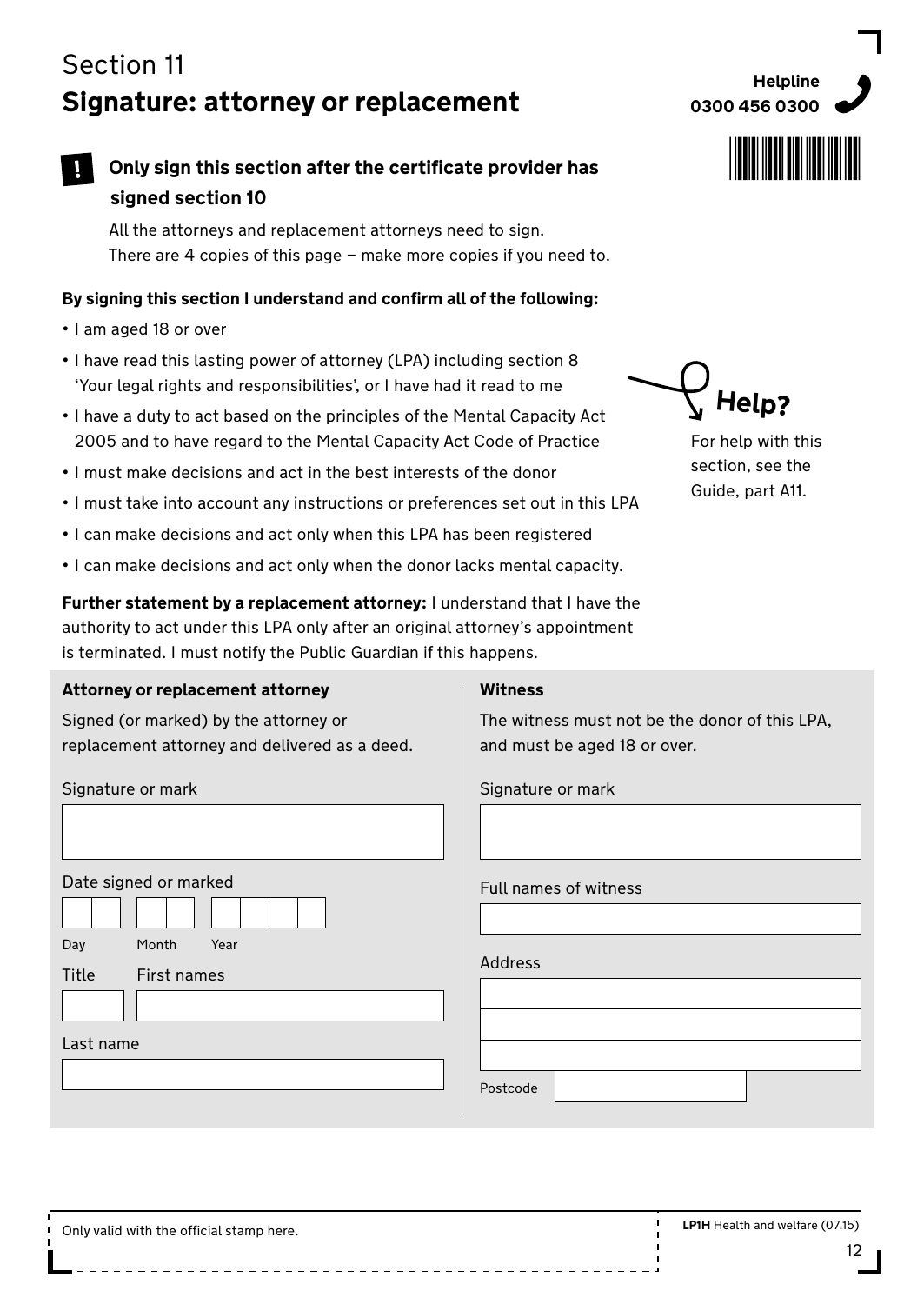## **Helpline 0300 456 0300**

#### **Only sign this section after the certificate provider has signed section 10**

All the attorneys and replacement attorneys need to sign. There are 4 copies of this page – make more copies if you need to.

#### **By signing this section I understand and confirm all of the following:**

- I am aged 18 or over
- I have read this lasting power of attorney (LPA) including section 8 'Your legal rights and responsibilities', or I have had it read to me
- I have a duty to act based on the principles of the Mental Capacity Act 2005 and to have regard to the Mental Capacity Act Code of Practice
- I must make decisions and act in the best interests of the donor
- I must take into account any instructions or preferences set out in this LPA
- I can make decisions and act only when this LPA has been registered
- I can make decisions and act only when the donor lacks mental capacity.

**Further statement by a replacement attorney:** I understand that I have the authority to act under this LPA only after an original attorney's appointment is terminated. I must notify the Public Guardian if this happens.

#### **Attorney or replacement attorney**

Only valid with the official stamp here.

Signed (or marked) by the attorney or replacement attorney and delivered as a deed.

Signature or mark

| Date signed or marked |
|-----------------------|
|                       |
| Month<br>Year<br>Day  |
| Title<br>First names  |
|                       |
| Last name             |
|                       |

#### **Witness**

The witness must not be the donor of this LPA, and must be aged 18 or over.

Signature or mark

Full names of witness

Address



For help with this section, see the Guide, part A11.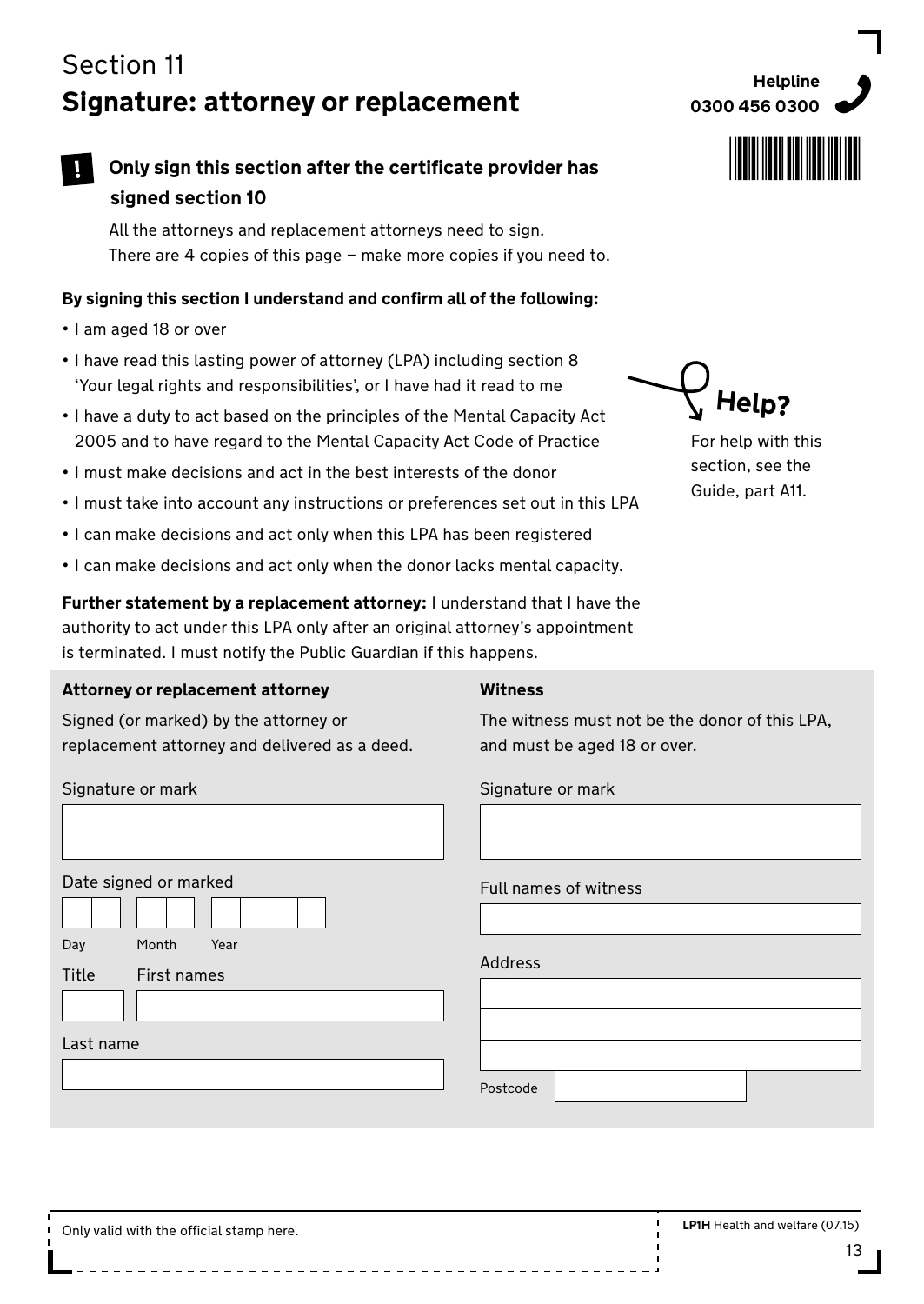## **Helpline 0300 456 0300**

#### **Only sign this section after the certificate provider has signed section 10**

All the attorneys and replacement attorneys need to sign. There are 4 copies of this page – make more copies if you need to.

#### **By signing this section I understand and confirm all of the following:**

- I am aged 18 or over
- I have read this lasting power of attorney (LPA) including section 8 'Your legal rights and responsibilities', or I have had it read to me
- I have a duty to act based on the principles of the Mental Capacity Act 2005 and to have regard to the Mental Capacity Act Code of Practice
- I must make decisions and act in the best interests of the donor
- I must take into account any instructions or preferences set out in this LPA
- I can make decisions and act only when this LPA has been registered
- I can make decisions and act only when the donor lacks mental capacity.

**Further statement by a replacement attorney:** I understand that I have the authority to act under this LPA only after an original attorney's appointment is terminated. I must notify the Public Guardian if this happens.

#### **Attorney or replacement attorney**

Signed (or marked) by the attorney or replacement attorney and delivered as a deed.

Signature or mark

|           | Date signed or marked |
|-----------|-----------------------|
|           |                       |
| Day       | Month<br>Year         |
| Title     | First names           |
|           |                       |
| Last name |                       |
|           |                       |

#### **Witness**

The witness must not be the donor of this LPA, and must be aged 18 or over.

Signature or mark

Full names of witness

Address



For help with this section, see the Guide, part A11.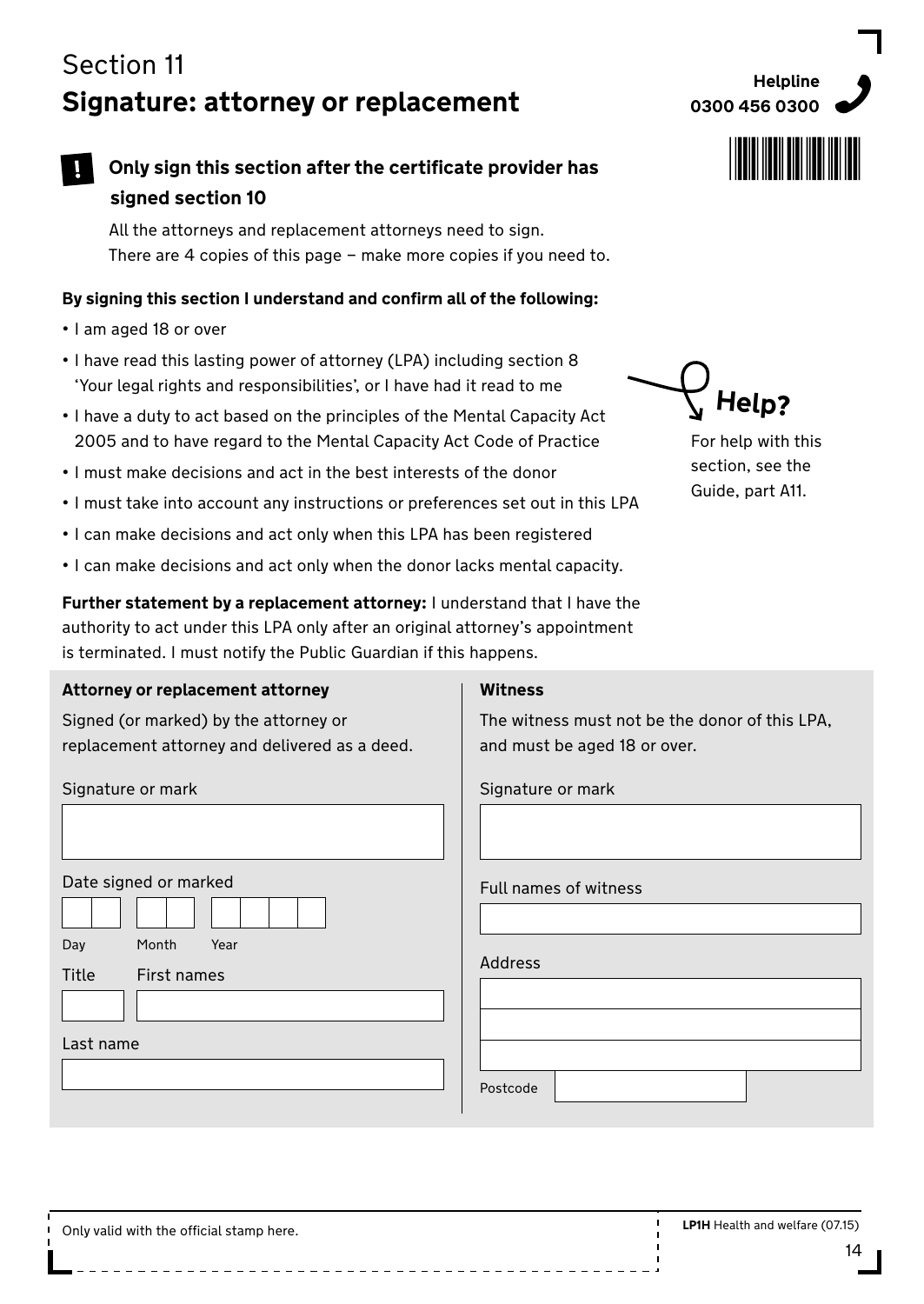## **Helpline 0300 456 0300**

#### **Only sign this section after the certificate provider has signed section 10**

All the attorneys and replacement attorneys need to sign. There are 4 copies of this page – make more copies if you need to.

#### **By signing this section I understand and confirm all of the following:**

- I am aged 18 or over
- I have read this lasting power of attorney (LPA) including section 8 'Your legal rights and responsibilities', or I have had it read to me
- I have a duty to act based on the principles of the Mental Capacity Act 2005 and to have regard to the Mental Capacity Act Code of Practice
- I must make decisions and act in the best interests of the donor
- I must take into account any instructions or preferences set out in this LPA
- I can make decisions and act only when this LPA has been registered
- I can make decisions and act only when the donor lacks mental capacity.

**Further statement by a replacement attorney:** I understand that I have the authority to act under this LPA only after an original attorney's appointment is terminated. I must notify the Public Guardian if this happens.

#### **Attorney or replacement attorney**

Signed (or marked) by the attorney or replacement attorney and delivered as a deed.

Signature or mark

| Date signed or marked |
|-----------------------|
|                       |
| Month<br>Year<br>Day  |
| Title<br>First names  |
|                       |
| Last name             |
|                       |

#### **Witness**

The witness must not be the donor of this LPA, and must be aged 18 or over.

Signature or mark

Full names of witness

Address

Postcode

Only valid with the official stamp here.



For help with this section, see the Guide, part A11.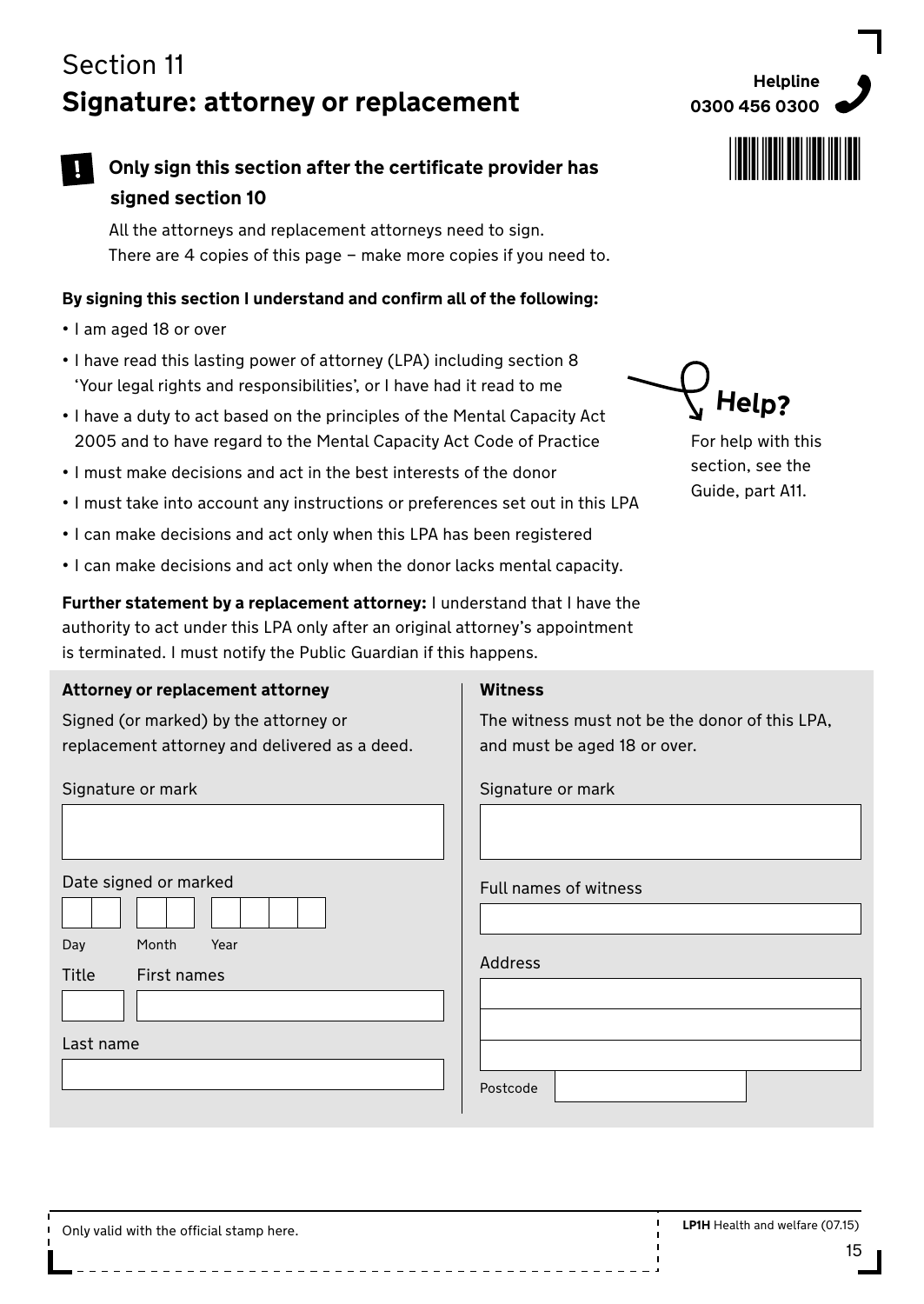

### **Now register your LPA**

Before the LPA can be used, it **must** be registered by the Office of the Public Guardian (OPG). Continue filling in this form to register the LPA. See part B of the Guide.

#### **People to notify**

If there are any 'people to notify' listed in section 6, you must notify them that you are registering the LPA now. See Part C of the Guide.

Fill in and send each of them a copy of the form to notify people – LP3.

When you sign section 15 of this form, you are confirming that you've sent forms to the 'people to notify'.

#### **Register now**

You do not have to register immediately, but it's a good idea in case you've made any mistakes. If you delay until after the donor loses mental capacity, it will be impossible to fix any errors. This could make the whole LPA invalid and it will not be possible to register or use it.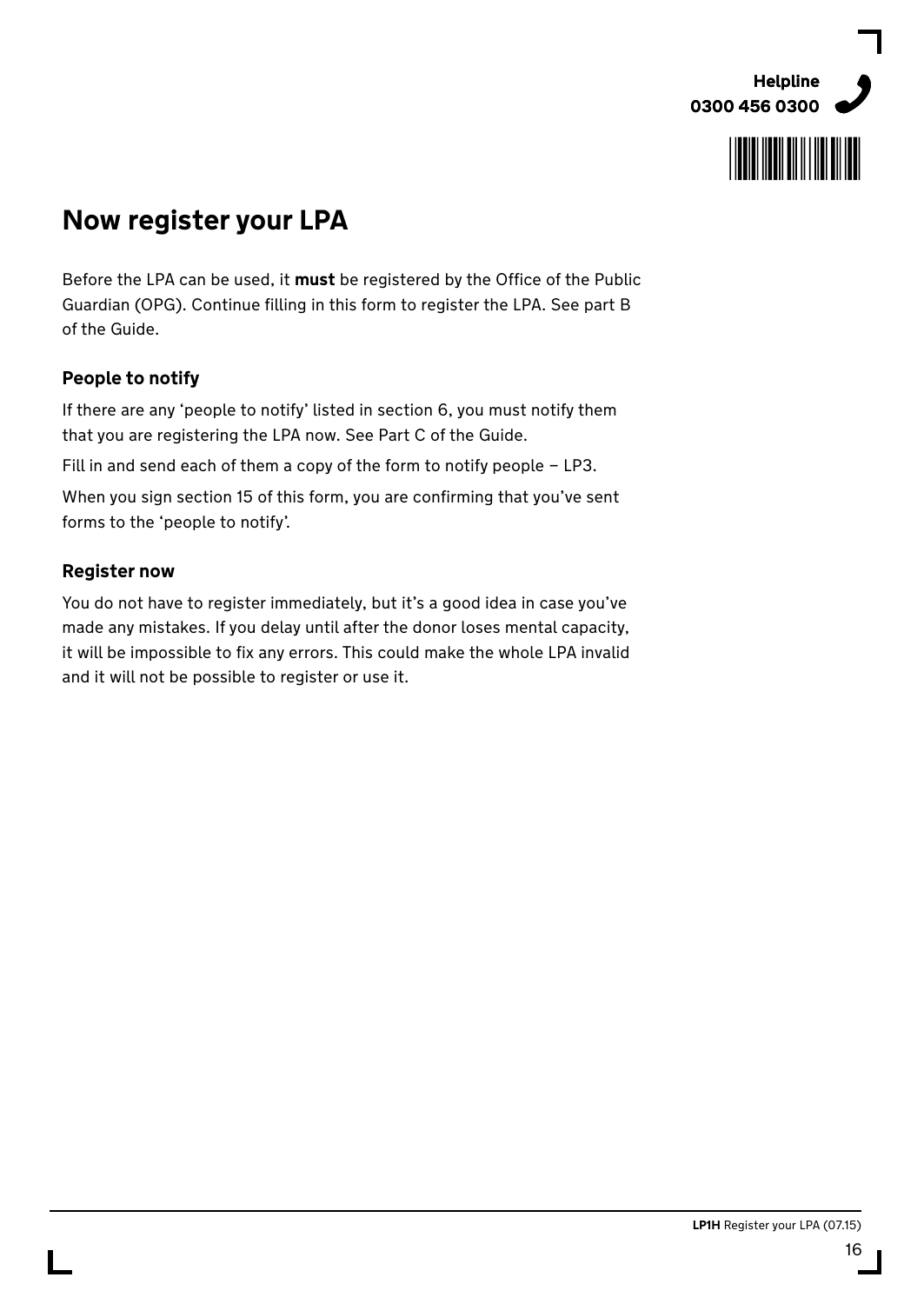## **Register your lasting power of attorney**



### Section 12 **The applicant**

You can only apply to register if you are the donor or attorney(s) for this LPA. The donor and attorney(s) should not apply together.

| Who is applying to register the LPA? (tick one only)                                                                                                                           | Help?                                                     |
|--------------------------------------------------------------------------------------------------------------------------------------------------------------------------------|-----------------------------------------------------------|
| <b>Donor</b> - the donor needs to sign section 15                                                                                                                              |                                                           |
| <b>Attorney(s)</b> – If the attorneys were appointed jointly (in section 3)<br>then they all need to sign in section 15. Otherwise, only one of the<br>attorneys needs to sign | For help with this<br>section, see the<br>Guide, part B2. |

Write the name and date of birth for each attorney that is applying to register the LPA. Don't include any attorneys who are not applying.

| Title         | Title         |
|---------------|---------------|
| First names   | First names   |
| Last name     | Last name     |
| Date of birth | Date of birth |
| Month         | Month         |
| Day           | Year          |
| Year          | Day           |
| Title         | Title         |
| First names   | First names   |
| Last name     | Last name     |
| Date of birth | Date of birth |
| Month         | Month         |
| Year          | Year          |
| Day           | Day           |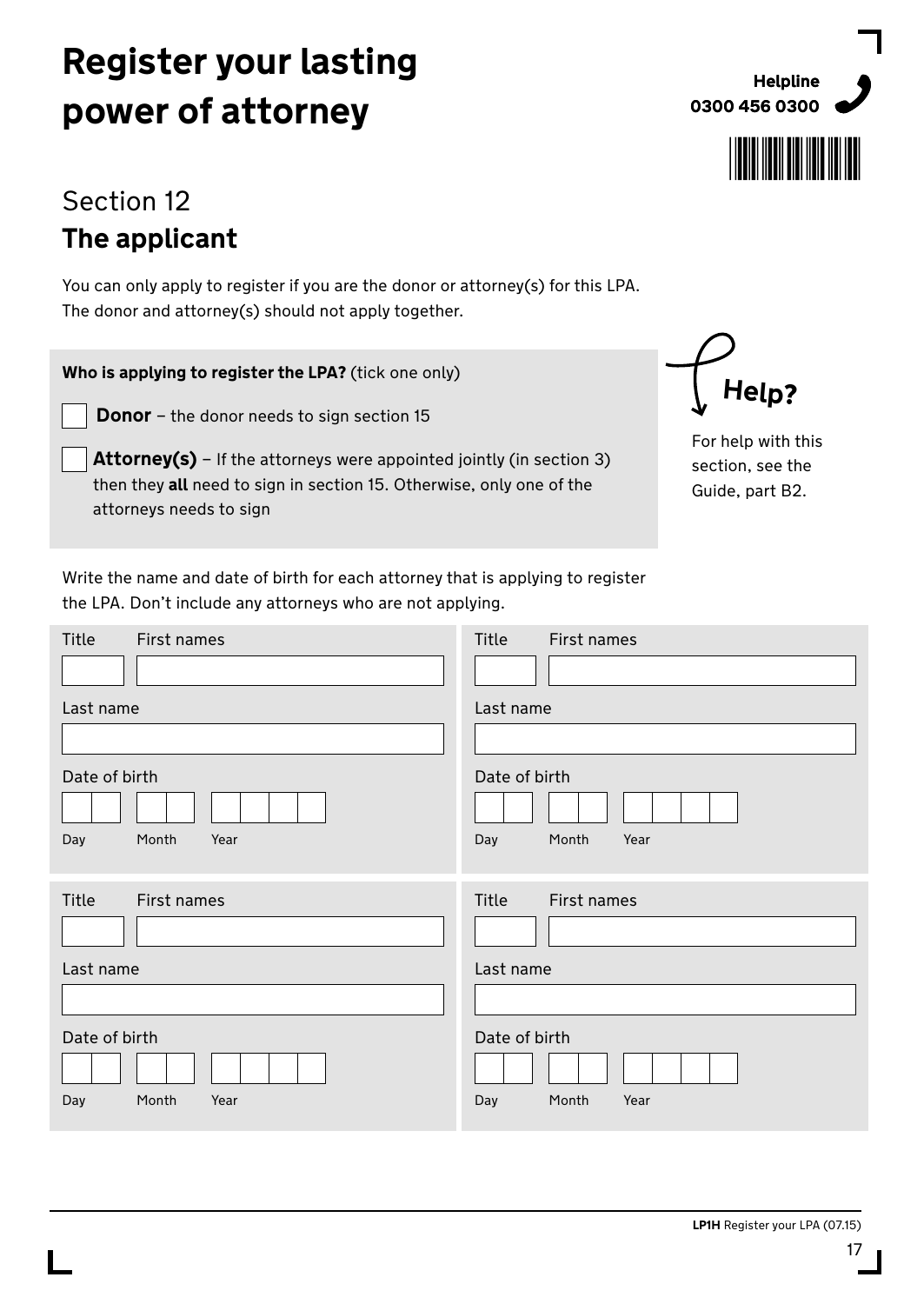### Section 13 **Who do you want to receive the LPA?**

We need to know who to send the LPA to once it is registered. We might also need to contact someone with questions about the application.

**We already have the addresses** of the donor and attorneys, so you don't have to repeat any of those here, unless they have changed.

| Who would you like to receive the LPA and any correspondence? |                                     |
|---------------------------------------------------------------|-------------------------------------|
| <b>The donor</b>                                              |                                     |
| An attorney (write name below)                                |                                     |
| Other (write name and address below)                          | Help?                               |
| <b>Title</b><br>First names                                   | For help with this                  |
|                                                               | section, see the<br>Guide, part B3. |
| Last name                                                     |                                     |
|                                                               |                                     |
| Company (optional)                                            |                                     |
|                                                               |                                     |
| Address                                                       |                                     |
|                                                               |                                     |
|                                                               |                                     |
|                                                               |                                     |
| Postcode                                                      |                                     |
|                                                               |                                     |
| How would the person above prefer to be contacted?            |                                     |
| You can choose more than one.                                 |                                     |
| <b>Post</b>                                                   |                                     |
| <b>Phone</b>                                                  |                                     |
| <b>Email</b>                                                  |                                     |
| Welsh (We will write to the person in Welsh)                  |                                     |



**LP1H** Register your LPA (07.15)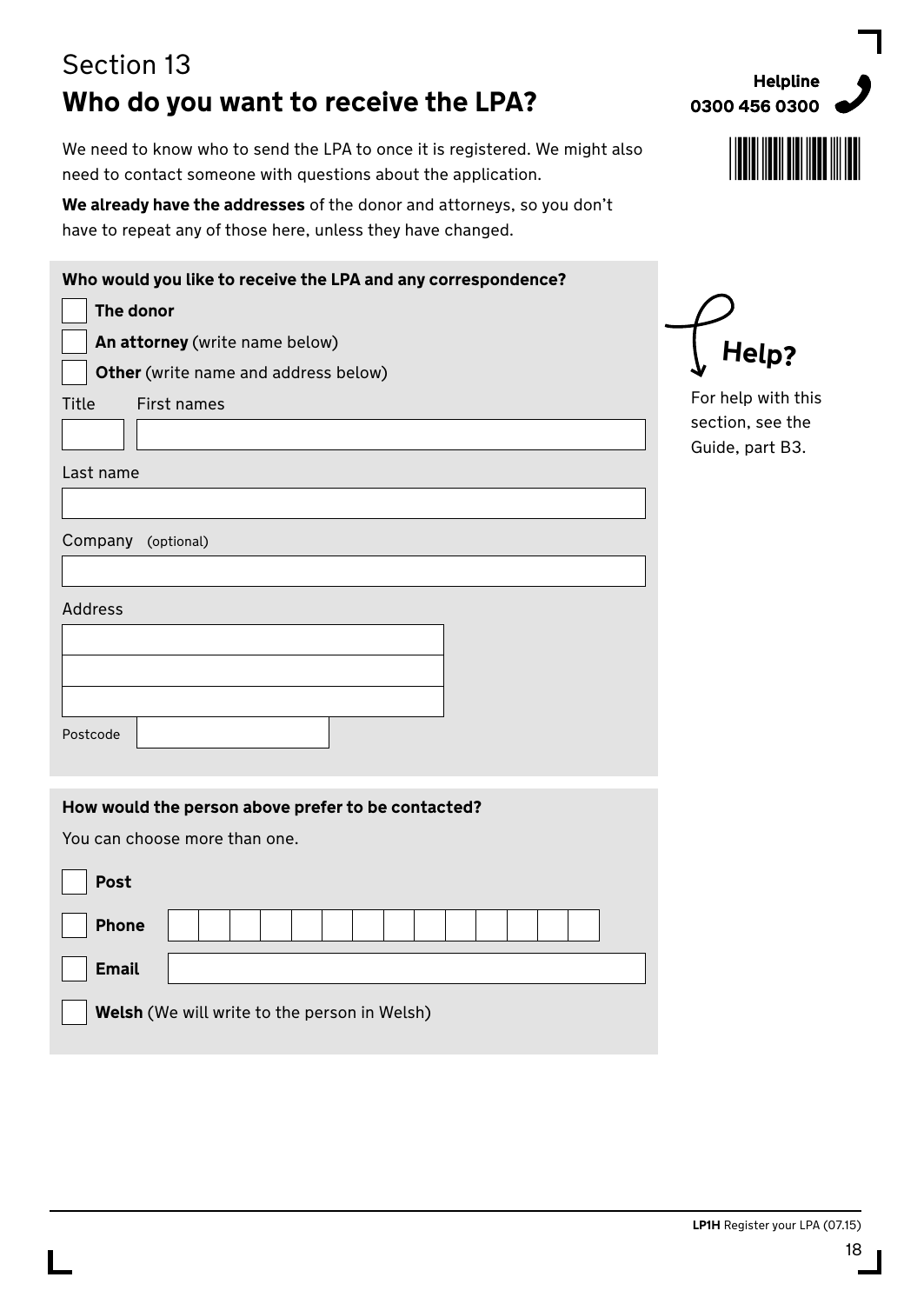### Section 14 **Application fee**

There's a fee for registering a lasting power of attorney – the amount is shown on the cover sheet of this form or on form LPA120.

The fee changes from time to time. You can check you are paying the correct amount at www.gov.uk/power-of-attorney/how-much-it-costs or call 0300 456 0300. The Office of the Public Guardian can't register your LPA until you have paid the fee.

|                                | How would you like to pay?                                                                                            |  |
|--------------------------------|-----------------------------------------------------------------------------------------------------------------------|--|
| Card                           | For security, <b>don't</b> write your credit or debit card details here.<br>We'll contact you to process the payment. |  |
|                                | Your phone number                                                                                                     |  |
|                                |                                                                                                                       |  |
| <b>Cheque</b>                  | Enclose a cheque with your application.                                                                               |  |
|                                |                                                                                                                       |  |
| <b>Reduced application fee</b> |                                                                                                                       |  |
|                                | If the donor has a low income, you may not have to pay the full amount. See                                           |  |
|                                | the Guide, part B4 for details.                                                                                       |  |
|                                | I want to apply to pay a reduced fee                                                                                  |  |
|                                | You'll need to fill in form LPA120 and include it with your application.                                              |  |
|                                | You'll also need to send proof that the donor is eligible to pay a                                                    |  |
| reduced fee.                   |                                                                                                                       |  |
|                                |                                                                                                                       |  |
|                                | Are you making a repeat application?                                                                                  |  |
|                                | If you've already applied to register an LPA and the Office of the Public                                             |  |
|                                | Guardian said that it was not possible to register it, you can apply again                                            |  |
|                                | within 3 months and pay a reduced fee.                                                                                |  |
|                                | I'm making a repeat application                                                                                       |  |
| <b>Case number</b>             |                                                                                                                       |  |
|                                |                                                                                                                       |  |
|                                |                                                                                                                       |  |
| For OPG office use only        |                                                                                                                       |  |
| Payment reference              |                                                                                                                       |  |
|                                |                                                                                                                       |  |
|                                |                                                                                                                       |  |
| Payment date                   | Amount                                                                                                                |  |
|                                |                                                                                                                       |  |
| Month<br>Day                   | Year                                                                                                                  |  |





**nelp with this** ion, see the e, part B4.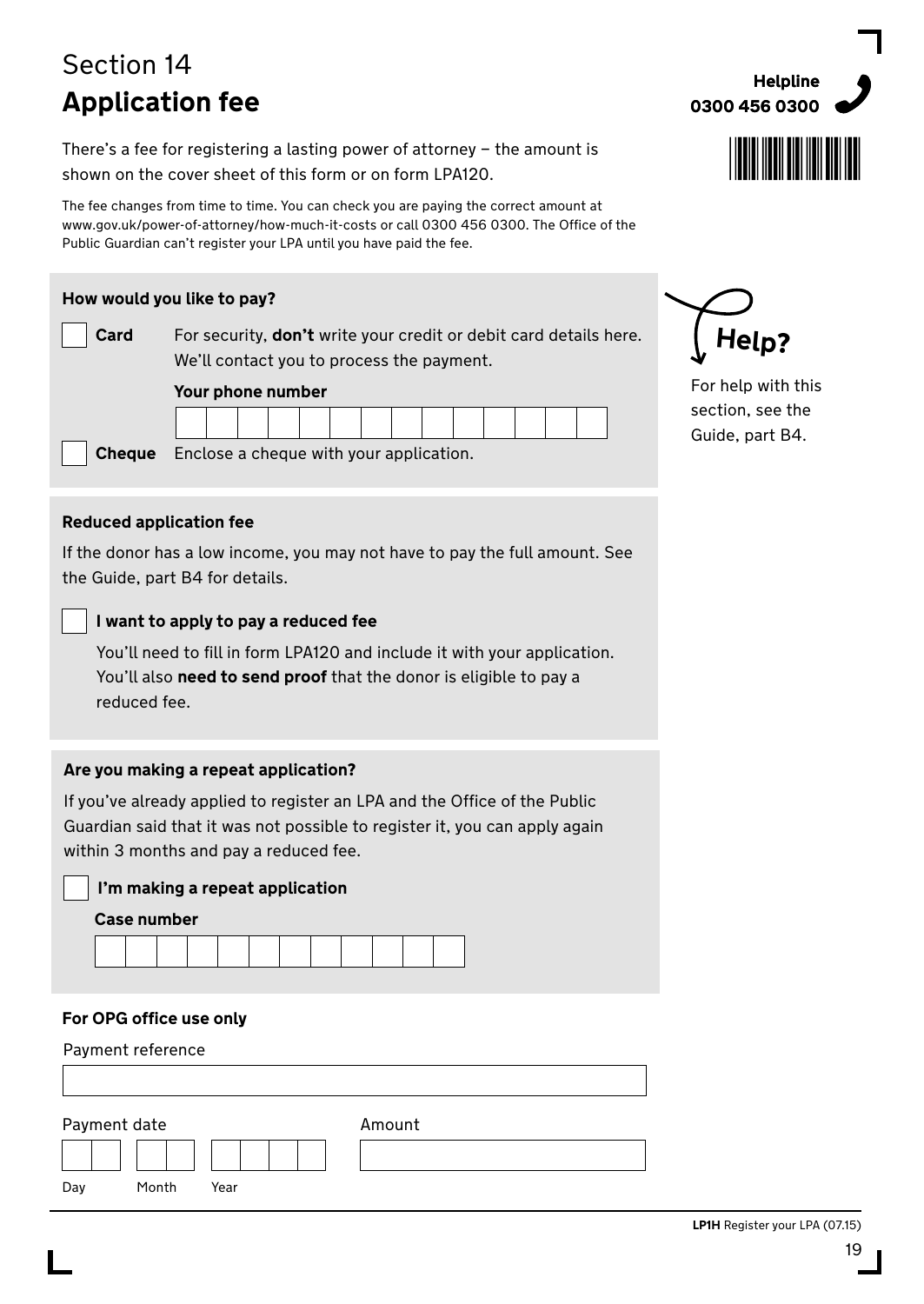### Section 15 **Signature**



Do not sign this section until after sections 9, 10 and 11 have been signed.

The person applying to register the LPA (see section 12) must sign and date this section. This is either the donor or attorney(s) but not both together.

If the **attorneys** are applying to register the LPA and they were appointed to act **jointly** (in section 3), they must all sign.

#### **By signing this section I confirm the following:**

- I apply to register the LPA that accompanies this application
- I have informed 'people to notify' named in section 6 of the LPA (if any) of my intention to register the LPA
- I certify that the information in this form is correct to the best of my knowledge and belief

| 0300 456 0300 | $\bullet$ |
|---------------|-----------|
|               |           |

**Helpline**

**Help?**

For help with this section, see the Guide, part B5.

| Signature or mark | Signature or mark |
|-------------------|-------------------|
| Date signed       | Date signed       |
| Month             | Day               |
| Day               | Month             |
| Year              | Year              |
| Signature or mark | Signature or mark |
| Date signed       | Date signed       |
| Month             | Month             |
| Year              | Year              |
| Day               | Day               |

If more than 4 attorneys need to sign, make copies of this page.